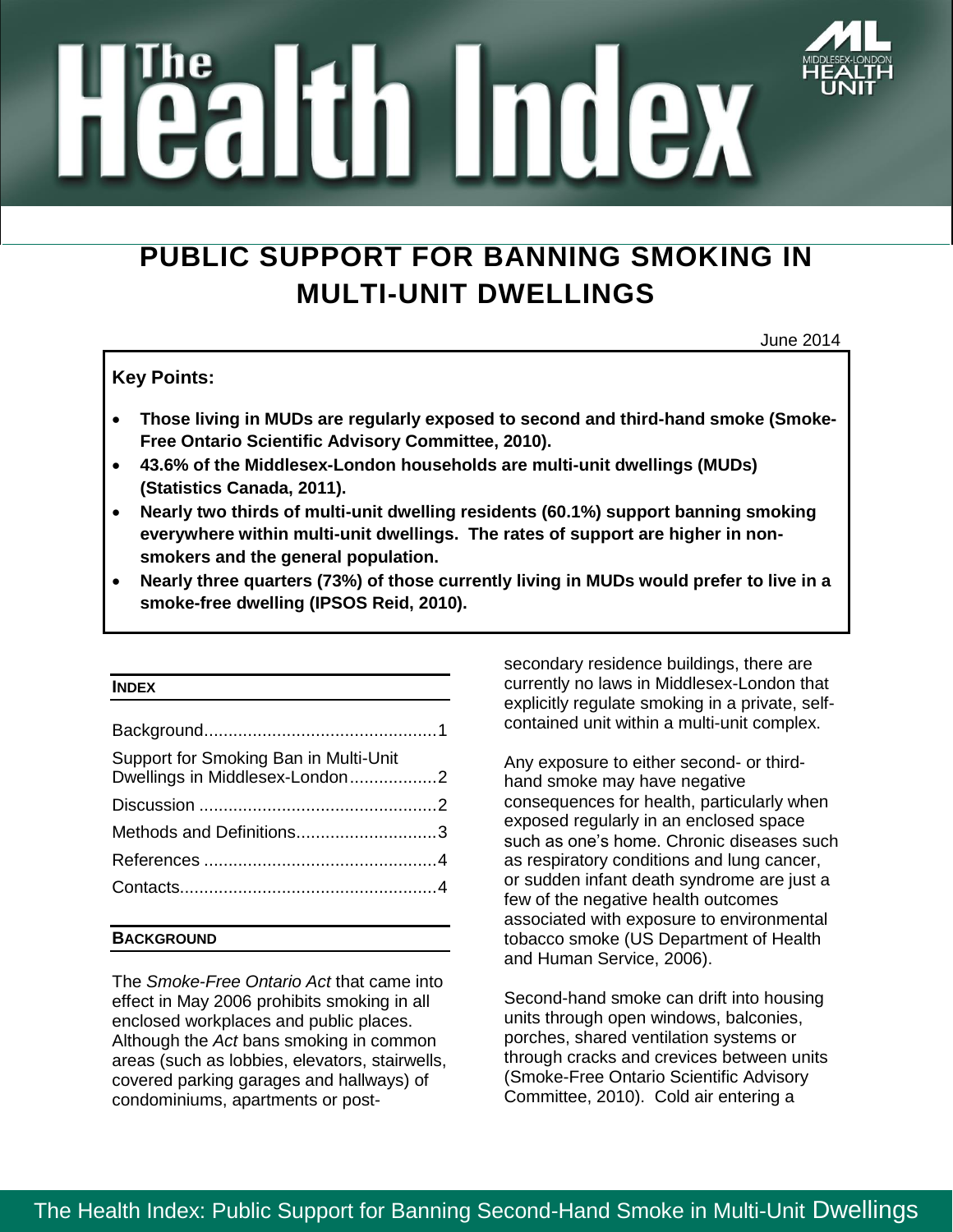building will rise as it warms and carry second-hand smoke with it to upper levels of the building (Saltman, 2012).

Exposure to second hand smoke is not the only concerning issue; third-hand smoke, present for a prolonged period even after the second hand smoke has dissipated, contains carcinogenic pollutants which can produce secondary toxins when interacting with the air (OTRU, 2012).

# <span id="page-1-0"></span>**SUPPORT FOR SMOKING BAN IN MULTI-UNIT DWELLINGS IN MIDDLESEX-LONDON**

Figure 1 shows that 66.3% (95% CI, 64.0%- 68.6%) of Middlesex-London adults aged 18 and over supported banning smoking in multi-unit dwellings in 2011 and 2012. Overall 31.3% (95% CI: 29.0%-33.6%) also supported banning smoking on the outside property of the MUDs, while 29.0% (95% CI: 26.5%-31.5%) supported banning smoking everywhere in MUDs and some places outside MUDs including near doors, windows or air vents.

Figure 1: Overall support for smoking ban in MUDs



Those living in detached homes (69.0%, 95% CI: 66.3%-71.7%) were significantly more likely to support banning smoking everywhere in MUDs compared to those living in MUDs (60.1%, 95% CI: 55.5%- 64.7%) (data not shown).

Former and never smokers were significantly more likely to support banning smoking in MUDs when compared to

current smokers. When looking specifically at those who live in multi-unit dwellings, those who were former (61.6%, 95% CI: 53.7%-69.5%) and never smokers (73.0%, 95% CI: 67.0%-79.0%) were significantly more likely to the support the ban of smoking everywhere in MUDs than current smokers (26.2% 95% CI: 16.8%-35.6%) (Figure 2).

Figure 2: Support by MUDs residents for smoking ban inside MUDs, by smoking status



Additional analysis of support for smoking bans inside multi-unit dwellings showed no differences by age or sex. However, males were less likely to support banning smoking everywhere inside and outside multi-unit dwellings (26.2%, 95%CI 22.9-29.5) compared to females (34.8%, 95% CI 31.8- 37.8).

## <span id="page-1-1"></span>**DISCUSSION**

There is a high level of public support for banning smoking in multi-unit dwellings. Two thirds of the total population in Middlesex-London believe that smoking should be banned everywhere inside multiunit dwellings. Support is especially high in those most affected: non-smokers who live in multi-unit dwellings. It was also found that 60% of those living in MUDs supported the ban, a finding that is consistent with 2010 data from Southwestern Ontario MUDs residents showing 58% supported the ban (IPSOS Reid, 2010).

A large portion of the Middlesex-London population live in MUDs and are exposed to second- and third-hand tobacco smoke on a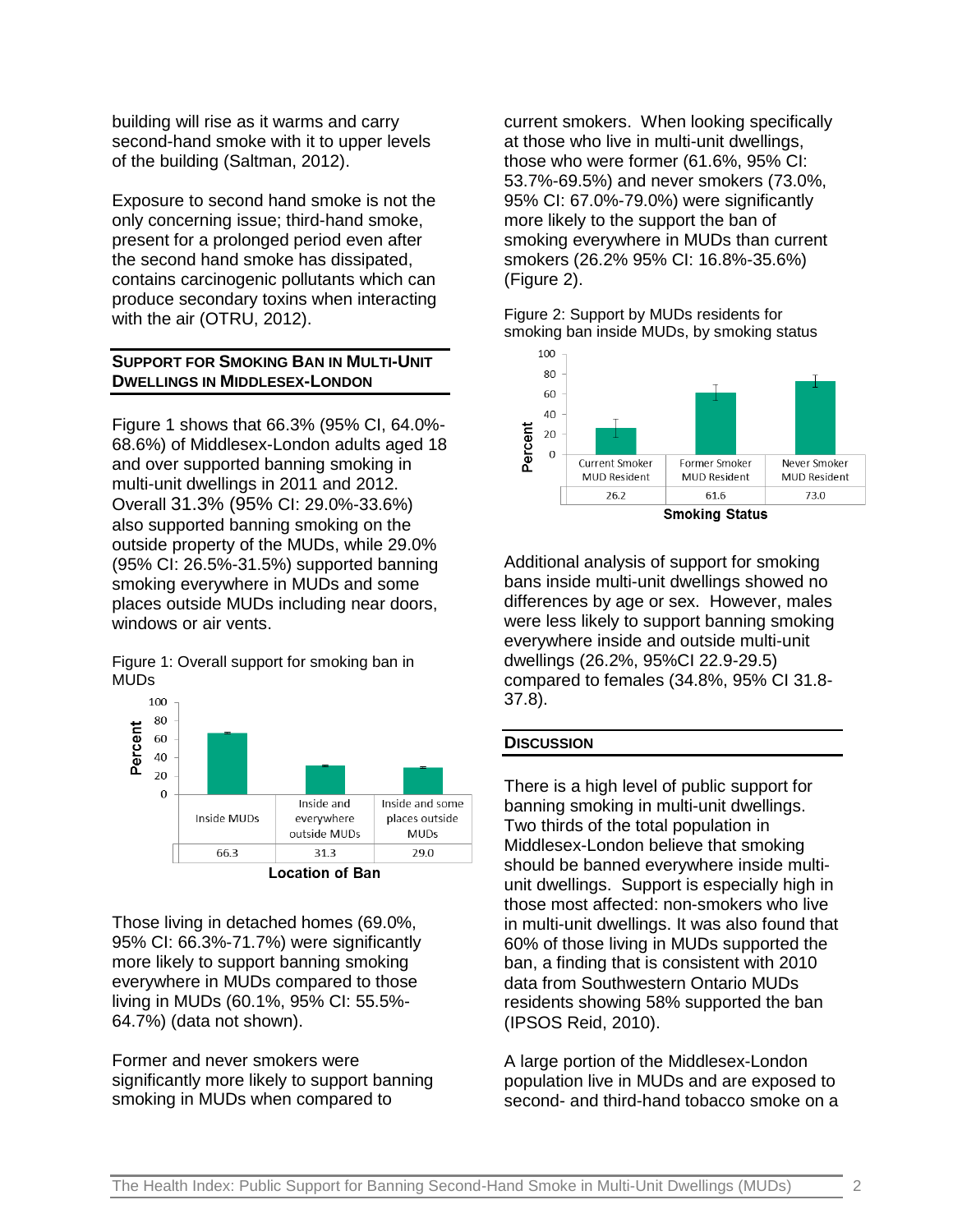regular basis. In 2011, 43.6% (N=78,755) of private households were MUDs (Statistics Canada, 2011). An IPSOS Reid poll from 2010 of MUDs residents indicated that 42% of respondents in multi-unit dwellings were exposed to second-hand tobacco smoke in their unit within the previous six months and 20% reported being exposed a few times a week or more.

According to London Community Housing Strategy's Community Update, in 2011, there were 8,085 units in the City of London Social Housing Program (London Canada, 2011); none of the units available have 100% smoke-free policies in place. This is often the only option for individuals or families who cannot afford to own detached homes. There is a substantial proportion of the Middlesex-London population, including families with young children, that have no option but to be exposed to tobacco smoke in multi-unit dwellings.

Residents of MUDs were more likely to complain to their landlords about exposure to second hand smoke in 2010 than in 2006 indicating an increasing demand for smokefree multi-unit housing. When Ontarians were asked in 2010 to choose between two identical buildings, one that allowed smoking versus one that didn't allow smoking anywhere, 73% of respondents indicated that they were likely to choose the non-smoking building (IPSOS Reid, 2010).

A substantial proportion of the Middlesex-London population lives in multi-unit dwellings and is exposed regularly to second- and third-hand smoke. There is high support in this group for banning smoking everywhere within multi-unit dwellings and nearly three quarters of those currently living in MUDs would prefer to live in a smoke-free dwelling.

#### <span id="page-2-0"></span>**METHODS AND DEFINITIONS**

The Rapid Risk Factor Surveillance System (RRFSS) is a population health survey conducted in partnership by a number of health units in Ontario and administered by the Institute for Social Research (ISR) at York University. Each month, a random sample of approximately 100 people from Middlesex County and London aged 18 and older, are interviewed to find out their opinions on their health, their health behaviours, and their awareness of healthrelated issues.

The purpose of the "Smoking in Multi-Unit Dwellings" RRFSS module was to assess public support for legislation to make multiunit dwellings smoke-free. The data collection period was January 2011 to April 2012. The sample size was 1,621.

A multi-unit dwelling was described to survey respondents as a residential building with shared walls or living spaces; this includes apartment buildings, condos, semidetached houses, duplexes, townhouses, row houses, and seniors or retirement homes.

A 95% confidence interval (CI) refers to the range of values that has a 95% chance of including the "true" estimate. A large CI means that there is a large amount of variability or imprecision. When CI's do not overlap, the difference between estimates is significantly significant.